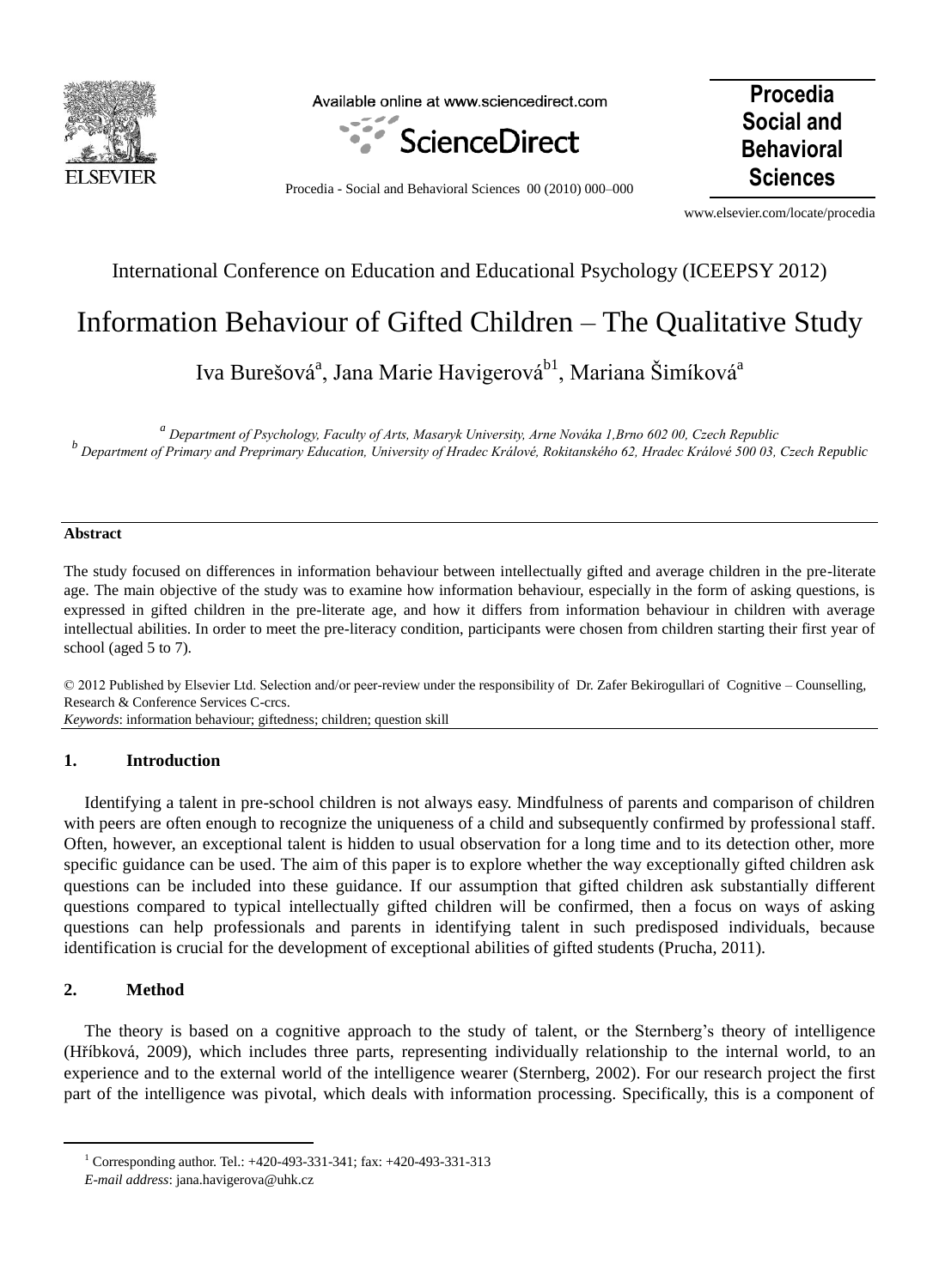knowledge acquisition that supports the learning process and problem-solving and it is used when an individual meets with new topics.

## *2.1. Research Aims*

The research objective was to understand the differences between the information behaviour of gifted and average gifted children in the pre-literacy period. The main research aim was therefore to find a difference in the preparedness and readiness of gifted children to ask questions and in a number of questions generated. A qualitative research design was chosen with regard to the opportunity to explore, in which aspects the questions of an exceptionally gifted children differ to questions from an average gifted children, and what direction are their questions orientated.

## *2.2. Research methods*

Research Methods: Wechsler Intelligence Scale for Children (WISC-III, Czech version: D. Krejčířová, P. Boschek, J. Dan, 2002); The Information Behaviour Questionnaire for Parents (Havigerová, 2011); The Information Behaviour Questionnaire for Children (Havigerová, 2011); Individual Structured Interview focusing on information behaviour.

## *2.3. Procedure*

First, the evaluation of performance in the Wechsler intelligence scale for children (hereinafter as the WISC-III) selected suitable studied subjects, which were subsequently divided into two categories: generally intellectually gifted (up to IQ values of 130) and extremely intellectually gifted (IQ above value of 130). Then the legal guardians of those selected children were presented with The Information Behaviour Questionnaire for Parents (Havigerová, 2011), by which they were supposed to subjectively rate their child's information behaviour. Subsequently The Information Behaviour Questionnaire for Children (Havigerová, 2011) was administrated to all of the selected children, which contains a part in which the administrator submits an indifferent complaint to a child to invoke the need for information. Children received a choice of three images of unknown objects, after they chose one of the pictures, they were asked to spontaneously generate questions, which come into their minds in connection with this indifferent stimulus. In the last phase of the research the Individual Structured Interview focusing on information behaviour was carried out with individual children, focused on information behaviour.

## *2.4. The method of data processing*

Exploratory type of research implemented according to the procedures of qualitative methodology, specifically the content and frequency analysis, was chosen for obtained data processing. Within these analyzes all the questions generated by a group of exceptionally gifted were compared to the questions generated by generally intellectually gifted children, according to the predefined categories and rules. The basic category was the number of questions generated, which shows the readiness and how prepared they are to ask questions. The frequency analysis recorded and compared the frequency of occurrences of each question in both groups. The content analysis explored the relevance of the questions generated regarding the selected indifferent image and task. The frequency analysis then recorded differences in the generality of questions between the two groups, as manifested in the use of closed or open questions. Furthermore, typology of individual questions was performed under the thematic analysis that was subsequently grouped according to nationality and the relevance of given topics. The generated groups of themes were then compared between the two groups. Reponses of parents on the information behaviour of children were processed by the frequency analysis, and the results of the analysis were subsequently interpreted. The same method was used to process the responses of children on their own information behaviour. The results from both samples were then compared and provided the opportunity to further interpretations.

## *2.5. Research sample*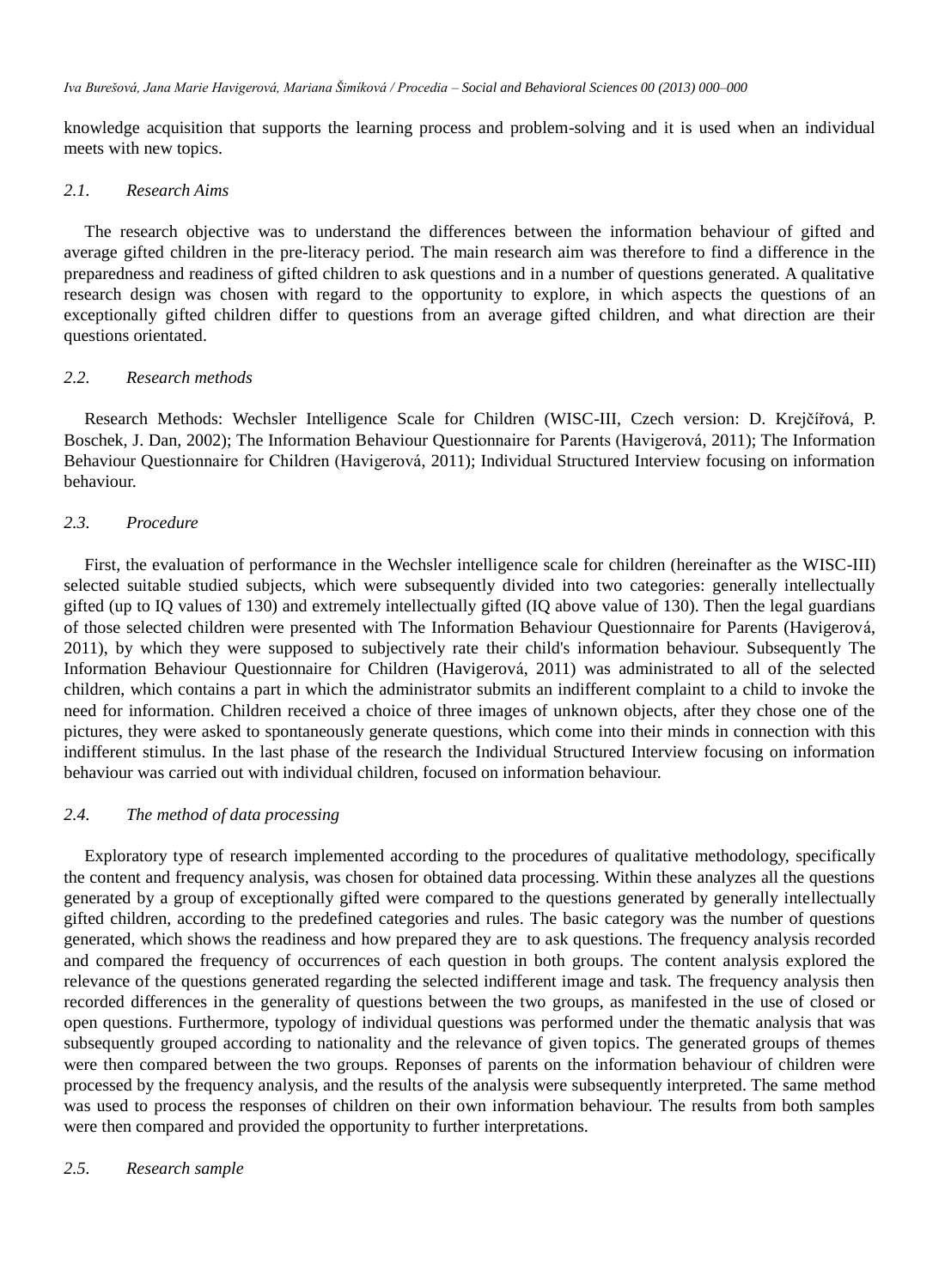The testimonies of six exceptionally gifted children with six average gifted children are analyzed and compared in the present research. To comply with the condition of pre-literacy, the examined people were included in the research at the time of their entry to the first grade at the age of 5 to 7 years.

#### **3. Results**

The results of the pilot study clarify what kind of information behaviour gifted children probably engage in during experimental situations where information needs are activated, but also whether there might be a connection between the readiness to ask questions and the level of intellectual ability, and whether this readiness could be a good predictor of information behaviour. It also gives an answer to the question, what are the most common sources of information for such children, how often they are in contact with these sources, whether this experience is mediated by another person, or whether they independently seek information.

Parents of gifted children considered toys as the most common means of obtaining information, with which children are in contact several times a day in their opinion. Other means were television and computer, which in their view, children use at least once a day or several times a week. They were followed by books, which are used several times a day or several times a week, radio was similarly rated as an information source. Other resources included by the parents were listening to CD's and encyclopaedias, several times a week. According to parents of gifted children, these individuals mostly use all these resources separately. Very often, however, also in collaboration with their sibling, it is followed by the use of information sources together with some of the parents, less often with grandparents.

The most striking differences between our selected files within the way of questioning were shown in the rate of general form of questions. Frequency of use of open questions versus closed questions was examined. Probands selected from our research group ask more often and more open questions than probands from the control group. They ask more close questions. The number of spontaneously generated questions is same in both selected groups. Contrary to our expectations, it did not show increased readiness and prepared exceptionally gifted children are to ask questions to such a high extent that we expected - gifted children almost do not differ to generally gifted children in the manifestation of this ability. This result is discussed with other partial conclusions.

#### **4. Discussion**

Based on these results, we believe that the ability of exceptionally gifted children to work with open questions allow them to obtain larger responses in information behaviour, and therefore greater amounts of information with which they can continue to operate. Openness of questions may be related to an increased interest to know something just because a large response is expected. We can interpret the increased interest in finding out more information, consistent with the findings of other authors (Mansor, 2002) that exceptionally gifted children are looking for information and are not content with a simple explanation. This research does not provide the possibility to determine where the experience of extremely gifted children in the use of open questions comes from. We can assume that one of the main reasons is the different ways of communication from the parents of exceptionally gifted children among themselves and between them and the child. Other options are different sources of information or different access to the resources that the children choose. But these are just presumptions that should be explored further. There is room for further research in this area, which would attempt to clarify the ability of exceptionally gifted children to ask open questions to a greater extent than closed questions.

A deeper analysis of spontaneously generated questions shows interesting results, which did not show increased readiness and how prepared exceptionally gifted children are to ask questions. However, we have traced significantly increased trend in the number of questions with linguistic instruction. In this way gifted children generated approximately twice more questions than normally intellectually gifted children. This fact can be explained by a link with the above-observed phenomenon that extremely intellectually gifted children are able to generate more open questions. Linguistic guidance was comprised of words introducing only open questions. If in the previous study, we observed an increased number of open questions in extremely gifted children, then we can assume that they are able to work better with these questions and they are therefore more responsive in their generation than the generally intellectually gifted children.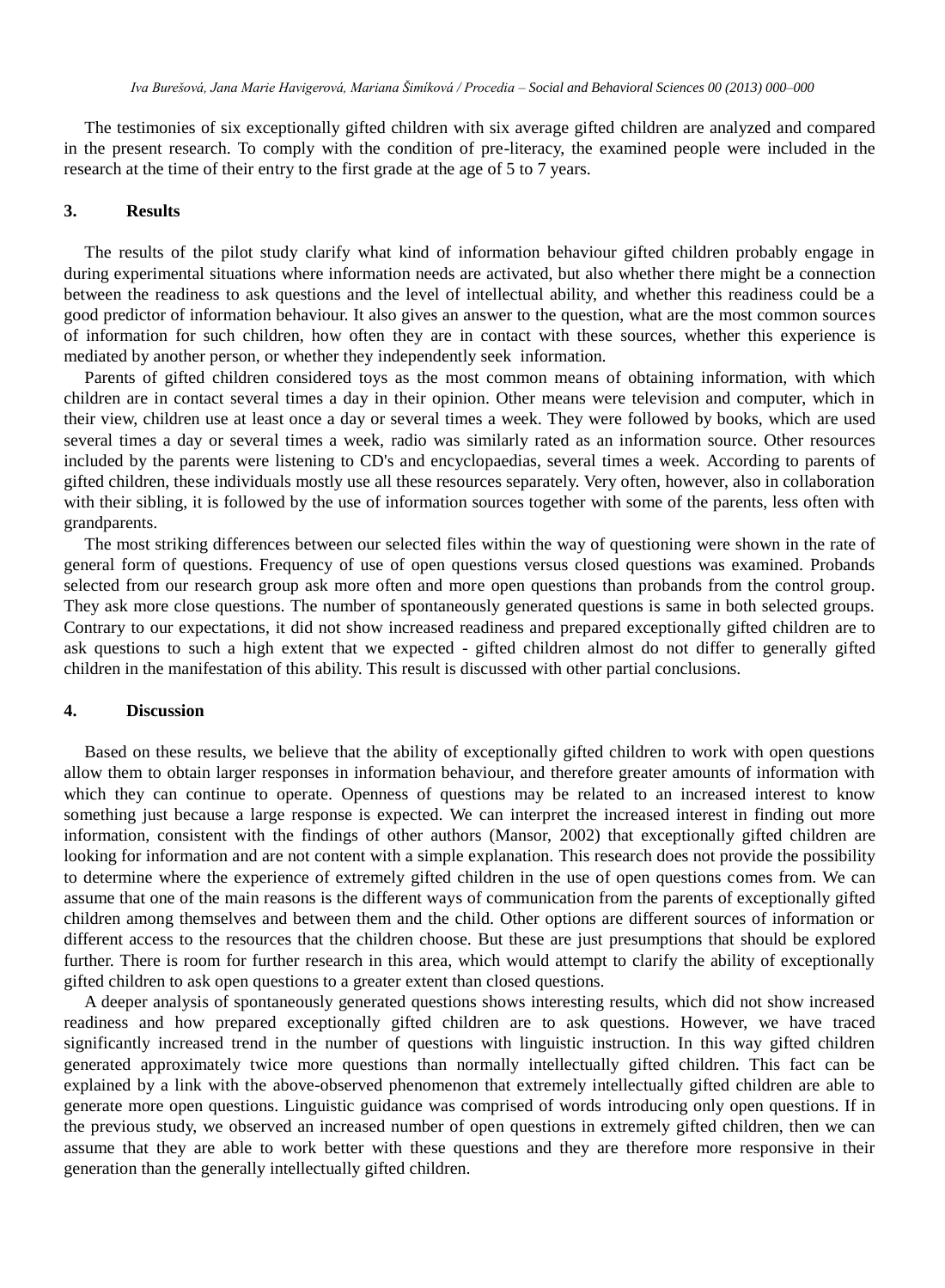We consider also the identification of some differences in the thematic focus of both spontaneous and guidance generated questions as beneficial, which is dealt with by a number of other authors (e.g. Cooper, 2002). Although in the spontaneous generation of a control file there was no question, focusing on the location of an indifferent initiative occurrence, in the guidance generation these questions were asked by the normally gifted children. It was also possible to note that in the category of secondary themes the questions were generated by the control group during guidance generation. The only category that was not used by the control group either during spontaneous or during guidance generation, was the next level. Here it is possible to believe that exceptionally gifted children show increased interest in further identifying information associated with the given topic, and are not content with just a given stimulus. Their talent allows them to be apparently aware of the broader context and wanting to learn more about them. In the pre-school period the questions of "why" and "how" type start to appear. Children enrich their knowledge and develop the correct expression. They learn to understand complex object relationships and improve their understanding of the multiple meanings of words (Vagnerova, 2005). Increased number of questions in each category of topic in guidance generated questions can be simply explained by an increased total number of guidance generated questions and by the already mentioned increased skills of exceptionally gifted children to work with open questions.

Examining the statements in questionnaires for children and parents in the evaluation of information behaviour has brought interesting findings on how children from our selected groups obtain information. According to parents, children use mostly toys to gather information, this is the case with exceptionally intellectually gifted children as well as generally intellectually gifted children. This fact corresponds with findings from developmental psychology, when a game as a way of gaining experience prevails in both pre-school and early school age. Parents of children reported toys as examples for instance board games, which also corresponds to the focus of children at this age, who already prefer games with more complex rules (Langmeier & Krejcirova, 2006). Among other resources, most often mentioned was a computer, television and books. Less frequently mentioned were, magazines, radio and educational CDs. Interestingly, according to parents, a book appears as a source of information in both groups at approximately the same level, it is not particularly preferred by intellectually gifted children to such an extent as would be expected. The difference can be observed at a rate of activity, which is given to sources of information by the children. According to parents of exceptionally gifted children, a book is along with magazines, computers and toys the most actively alone used source of information, while parents of generally gifted children identified the access of their children to books as more passive. At this point we can again look for the link with the increased need for exceptionally gifted children for knowledge and information retrieval. It is appropriate to verify the findings obtained within further investigation, which would focus on the method of using different sources of information.

Interesting facts were also provided by an analysis of information sources identified by parents and children. For example, children rarely mentioned their mother as a source of information even though the mother regards herself as the source. Here we offer another possible interpretation, associated with maternal perception by a child. Undoubtedly, between mother and child during communication an exchange of information occurs on various topics of interest. A child at this age, however, can realize other functions of mother, more often associated with the daily care and affection and love. A child's understanding of mothers as a source of information can be taken back. Again, this topic seems to us to be very inspiring for further research work in this area.

#### **5. Conclusion**

No direct connection was found between the children's level of intellectual ability and either their response latencies in the stimulus situation, or the number of spontaneously generated questions. Gifted children's responses more likely reflected their level of interest aroused by the stimulus material. Preliminary results suggest that questions asked by gifted children in response to a single stimulus encompass greater thematic diversity compared to average children, who prefer to stick to one single aspect (e.g. external appearance) of the stimulus.